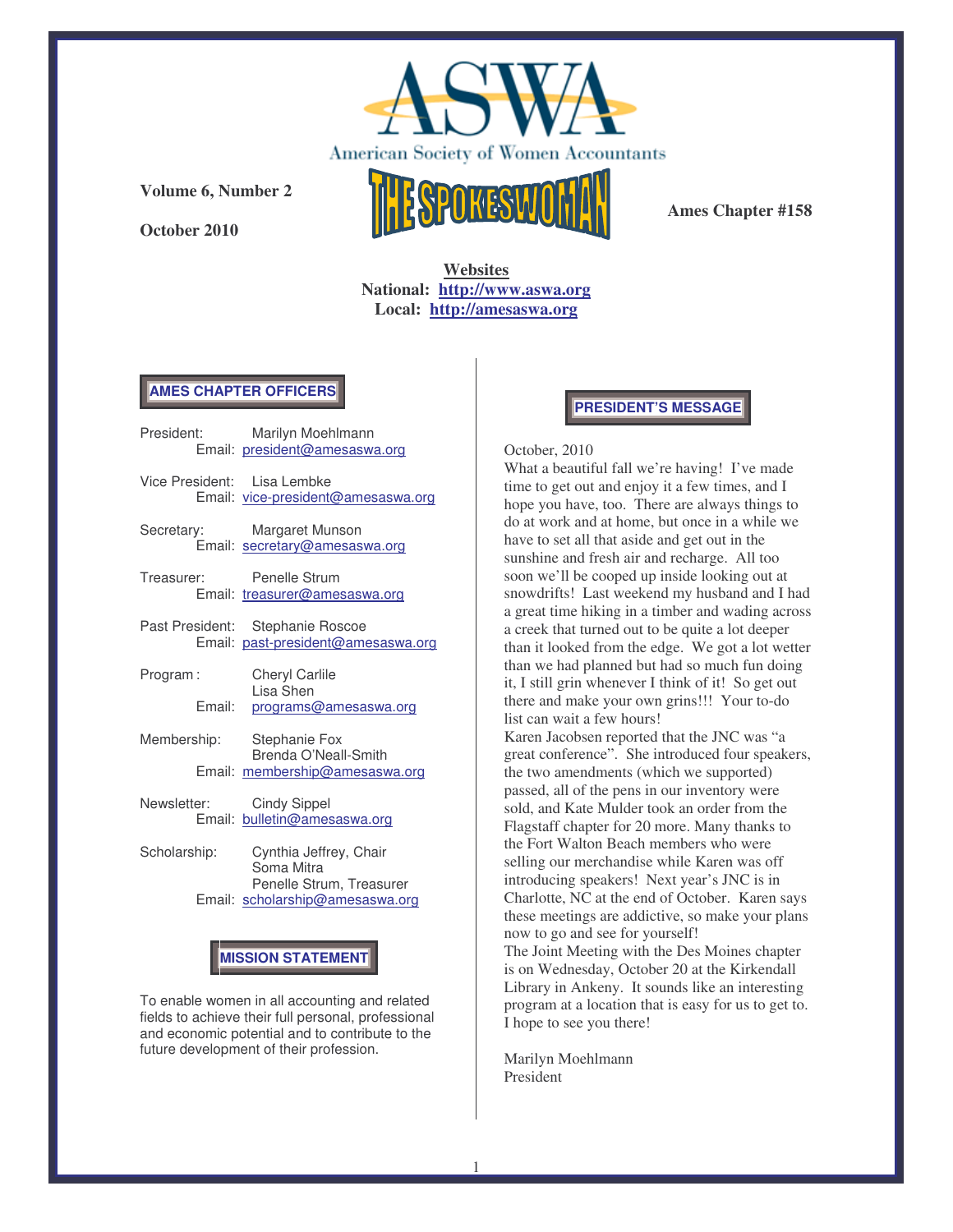

**October 2010**



**Ames Chapter #158**

**Websites National: http://www.aswa.org Local: http://amesaswa.org**



There is no membership meeting since this month is the joint meeting with the Des Moines chapter.

### **MEETING INFORMATION**

| Date:                         | Wed, October 20th 2010<br>Joint meeting with the Des<br><b>Moines Chapter</b>                        |
|-------------------------------|------------------------------------------------------------------------------------------------------|
| Time:                         | 5:30 PM                                                                                              |
| Speaker:                      | David Billings, Evidence<br>Technician, Ankeny Police<br>Department                                  |
| <u>Topic:</u>                 | "The Forensic Paradigm"                                                                              |
| Location:                     | Kirkendall Public Library,<br>Conference Room<br>1210 Northwest Prairie<br>Ridge Drive<br>Ankeny, IA |
| <b>September 2010 MINUTES</b> |                                                                                                      |

September Minutes American Society of Women Accountants Ames Chapter #158 Membership Meeting September15, 2010

Call to Order: The September Membership Meeting of the Ames Chapter #158 was called to

order by President Marilyn Moehlman in Ames at 7:15 pm on Wednesday, September 15, 2010. Those in attendance were members Cheryl Carlile, Jan Duffy, Stephanie Fox, Lisa Lembke, Haiyan Li, Soma Mitra, Marilyn Moehlmann, Kate Mulder, Margaret Munson, Brenda O'Neall-Smith, Stephanie Roscoe, Lin Shen, Cindy Sippel, Penny Strum, and guests Shannon Jones, and Carla Van Maanan. A quorum was present.

Minutes: Kate Mulder moved and Cindy Sippel seconded a motion to approve the June and July minutes as printed in the bulletin. Motion carried.

Treasurer's Report: Penny Strum presented the July/August treasurer's report. The report will be placed on file for review. The conference expense budget is estimated. A meeting will be held in a couple weeks to work more on details for the conference budget.

#### Committee Reports

- A. Membership: Brenda O'Neall-Smith reported that we have two new members – Haiyan Li and Jane Cavanaugh. We have 33 members and 6 showing as not renewing. The next networking lunch will be held September 22 at Panera Bread.
- B. Program: Shall we meet again at Pazzesco's? Members approved.

Meeting suspended for dinner at 7:35 pm. Meeting resumed at 7:50 pm.

- C. Bulletin: Cindy will send a reminder about two weeks before the newsletter deadline. She hopes to get the bulletin out about a week before the meeting. National is holding a contest for newsletters and Web sites. Our chapter will submit our information.
- D. Scholarship: Nothing to report. The National Foundation notice is out. Jan Duffy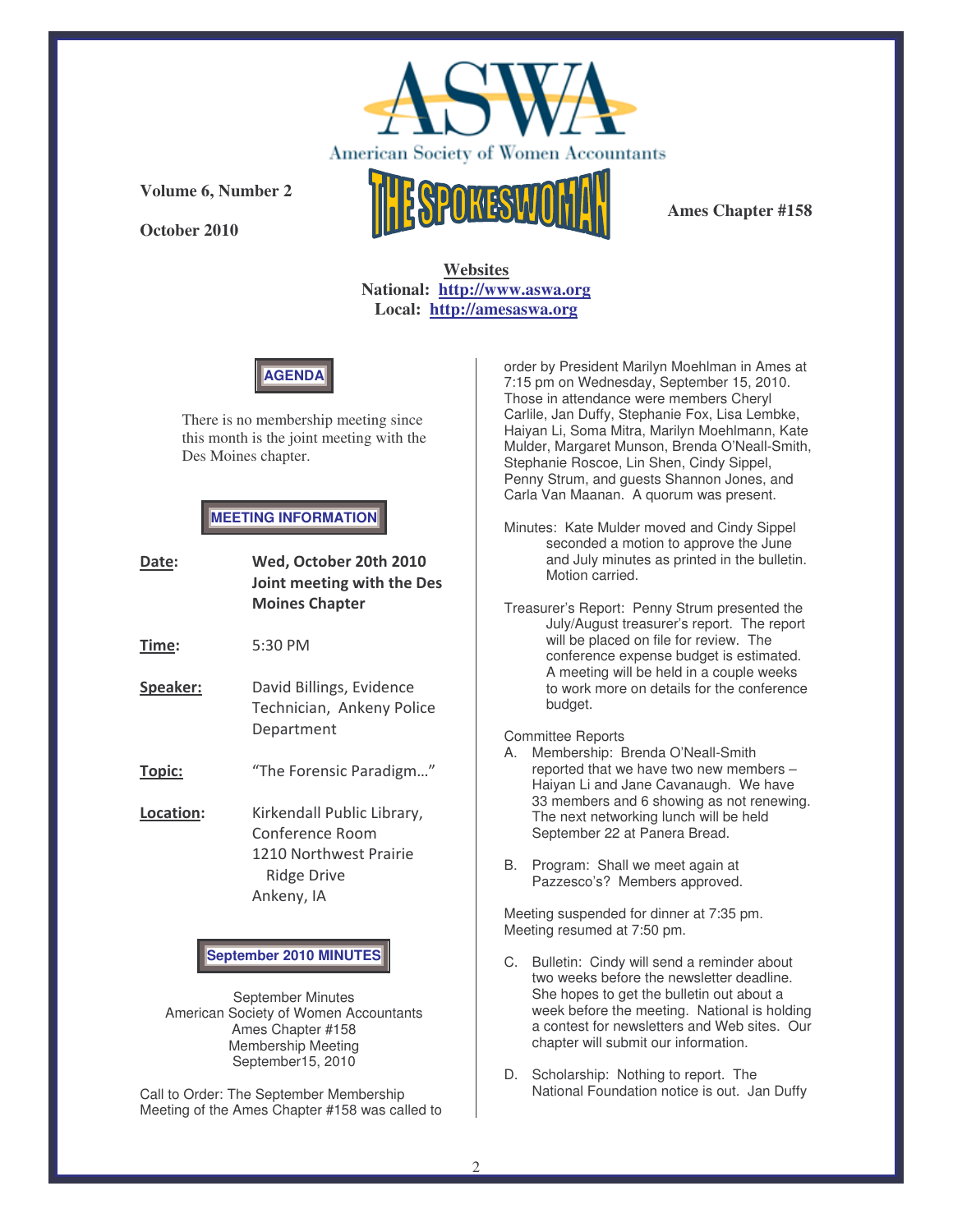

**October 2010**



**Ames Chapter #158**

## **Websites National: http://www.aswa.org Local: http://amesaswa.org**

will look for opportunities to work concessions to earn money for scholarships.

E. Outreach: Nothing to report. Marilyn Moehlmann reported that the local Raising Readers organization is looking for someone to serve as treasurer. Talk with Marilyn if interested.

#### Old Business

A. Regional Conference: Stephanie Roscoe reported that the conference will be held July 14-16, 2011. The steering committee is Stephanie Roscoe, Penny Strum, Marilyn Moehlmann, and Kathy Strum. Stephanie distributed a draft of committees, committee chairs, committee members. Everyone is needed to make the conference a success.

#### New Business

A. Inform our delegate to the JNC. There are two proposed changes to the by-laws. Jan Duffy moved and Stephanie Fox seconded the motion to send the delegates informed to vote for both by-laws changes.

Announcements: The ISU Accounting Conference is scheduled for December 17, 2010.

Adjournment: Meeting adjourned at 8:25 pm.

Respectfully submitted, Margaret Munson, Secretary

# **September 2010 Board Meeting MINUTES**

September Minutes American Society of Women Accountants Ames Chapter #158 Board of Directors Meeting September15, 2010

Call to Order: The September Meeting of the Board of Directors of the Ames Chapter #158 was called to order by President Marilyn Moehlman in Ames at 8:25 pm on Wednesday, September 15, 2010. Those in attendance were board members Cheryl Carlile, Lisa Lembke, Soma Mitra, Margaret Munson, Brenda O'Neall-Smith, Stephanie Roscoe, Cindy Sippel, Penny Strum. A quorum was present.

Cindy Sippel moved and Brenda O'Neall-Smith seconded that all business except changing banks for the chapter accounts be suspended. Motion carried.

Lisa Lembke moved and Cindy Sippel seconded the motion to change banks from Wells Fargo Bank to US Bank.

Motion carried.

Meeting adjourned 8:30 pm.

Respectfully submitted, Margaret Munson, Secretary

**November Meeting**

## **November 17** – **Pazzesco Pasta and Chophouse**

6008 W Lincolnway Ames, IA 50014

**Speaker:** Hongli Feng, adjunct assistant professor in Department of Economics at ISU.

**Topic**: "The Chinese economy: mighty but also fragile?"

**Summary**: China, the world's most populous country, is also the world's number one in many other respects. It is the fastest growing major economy for the last 30 years; it is the largest exporter; it has the largest foreign reserves; it is the largest car producer; and it is the largest emitter of